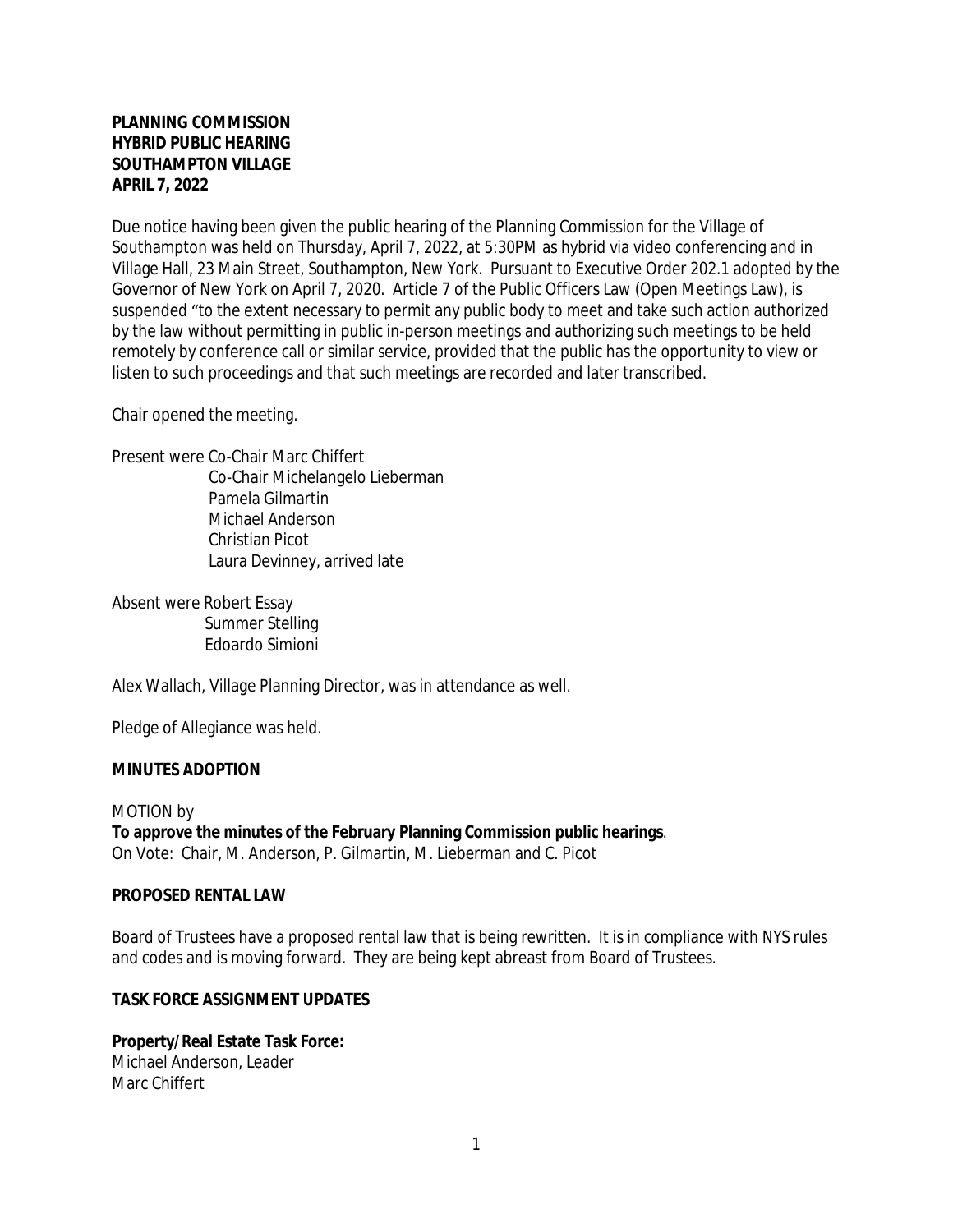#### Pamela Gilmartin

Chair shared work on a map that is being developed and contains properties owned by Village, Town, Suffolk County, Long Island Power Authority and LIRR. Properties are being investigated for potential acquisition. M. Anderson noted than he and P. Gilmartin spoke about possible acquisitions on Moses Lane. When she returns, she will go and find out who owns the properties. The corner of Elm Street and Hampton Road was discussed, and possibly the old post office and parcel neighboring on Nugent Street.

Wallach stated that there is an application for the old post office. They will welcome public involvement in that process on the Planning Board. C. Picot inquired the status on the Hampton Road and Flying Point Road parcel, A. Wallach stated that there is no formal application has been made, however, there is interest, so they are taking a look at what the code allows.

Laura Devinney joined the meeting.

Chair will circulate map to the Commission members. M. Anderson noted that the Mayor will have to speak to LIPA. L. Devinney stated that there was an issue when LIPA was expanding, and they made promises about landscaping and barriers for the parcel and that has not happened. This is an issue for something that is part of an agreement for them to perform. It is essentially a parking lot, and it is visible and not per their agreement.

## **Trees and Environmental Task Force:**

Michelangelo Lieberman, Leader Christian Picot Michael Anderson Laura Devinney

C. Picot presented the reasons why tree management is so important.

- Urban forest reduces energy costs
- Alleviates heat stress
- Cleans the air
- Removes carbon dioxide
- Reduces pollution entering waterways
- Raises property values
- Makes streets more walkable
- More successful business district
- Preserves wildlife habitat

It is relevant to have a tree management plan that addresses:

- Public Works to provide any existing internal or consultant policies and procedures for Village tree management
- Need a current inventory, that includes age, species, condition , clusters
- Pests and disease identification
- Management approaches and practices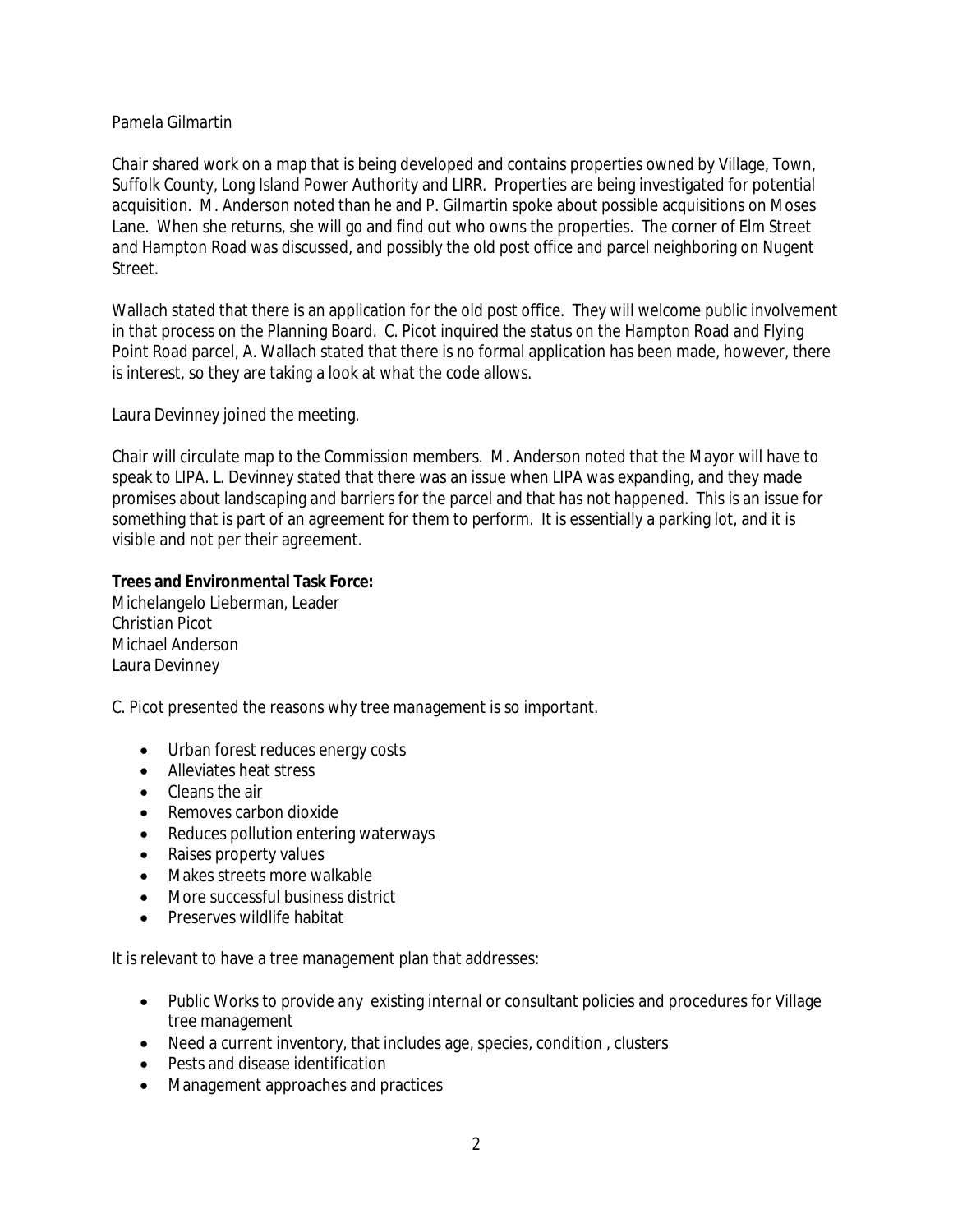- Budget evolution to identify, write and submit grants to NYSDEC and others,
- Discuss current Village Code and update recommendations
- Discuss protection of heritage trees on private property.

Tree City USA requires recognition of Arbor Day for membership, there will be a resolution to recognize the 29<sup>th</sup> as Arbor Day, they also need to form a functioning tree commission or Board and have a tree care ordinance. There is going to be a portion in the Master Plan pertaining to a tree ordinance. Tree City USA wants their member to have a minimum of \$2/capita spent on trees, a figure easily exceeded by the Village. Membership is an annual process. A. Wallach noted that he can get the process rolling with Tree City USA, C. Picot can work with him on that process. There is a lot of work even to prepare for the application process.

Village of Greenport and Brookhaven are with Tree City USA. M. Lieberman noted it is a one sheet brochure for tree management plan. Trustees will have to be involved as well. They met with the Mayor; this is a priority with him. L. Devinney is curious is just curious about the efficacy in Greenport and Huntington.

C. Picot noted that they need to get historical knowledge of what went on in 2019 for tree maintenance, it went nowhere at the time, it would be useful to learn why it didn't work. Chair will do research on what happened with the tree management plan in 2019. L. Devinney asked if there are trees that are marked on survey, she feels like it is interesting. Historical types of trees were used as markers for some properties but are not generally added to surveys. R. Coburn, audience member, noted that there is a concierge from the National Arbor Day foundation who may be helpful in the process. L. Devinney is concerned about trees cut down on properties for septic or other reasons. R. Coburn noted that the Health Department indicates where to place the septic, or acceptable placement areas.

Stretch Code will be discussed next meeting.

Leaf blowers concerns had a public hearing and there was both support and opposition, so the Trustees will rework proposed code from feedback. Chair noted that the Town has adopted a leaf blower code. M. Anderson noted that it was a summer provision only.

#### **Urban Sustainable Mobility Initiative Task Force:**

Marc Chiffert Bob Essay Eduardo Simioni Summer Stelling

Planning to have someone speak at next meeting about ride share and other initiatives to help with transportation.

# **Senior Center/Club Task Force:**

Laura Devinney, Leader Pamela Gilmartin Summer Stelling